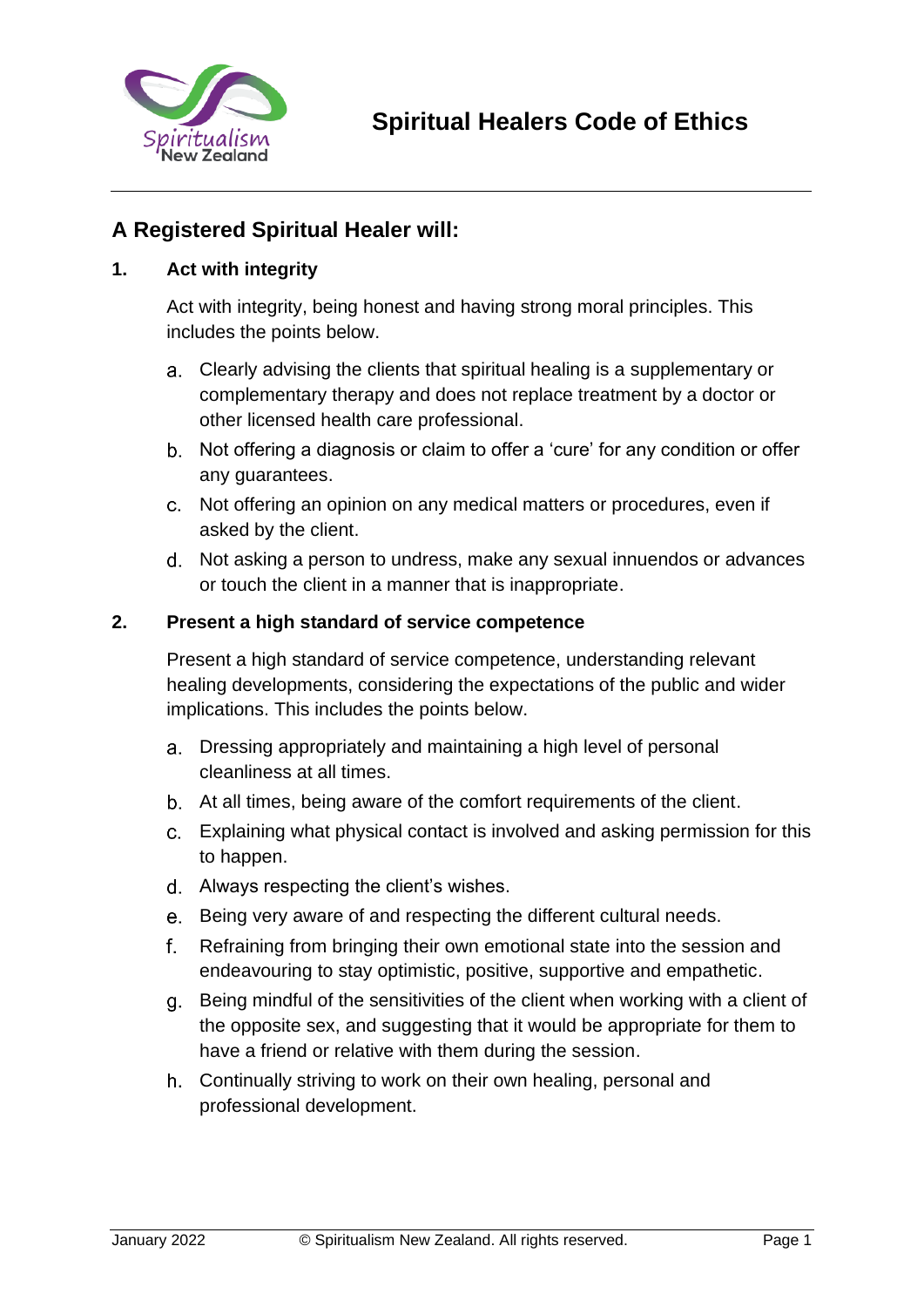

### **3. Show transparency in their dealings**

Show transparency in their dealings, being clear and open in their words and behaviours. This includes the points below.

- a. Explaining what spiritual healing is to the client or their representative.
- b. Explaining to the client at the outset of the session if more than one healing modality is being used.

#### **4. Act professionally**

Act professionally, in a way that conforms to relevant laws and regulations. This includes the points below.

- a. Abiding by the Code of Health and Disability Services Consumers' Rights <http://www.hdc.org.nz/the>[-act--code/the-code-of-rights/the-code-\(full\)](http://www.hdc.org.nz/the-act--code/the-code-of-rights/the-code-(full)) as set out in The HDC Code of Health and Disability Services Consumers' Rights Regulation 1996 and any subsequent amendments.
- b. Endeavouring to make their premises supportive and empowering, and ensuring that all relevant health and safety laws are followed which may include the Health and Safety at Work Act 2015 and subsequent amendments

http://www.legislation.govt.nz/act/public/2015/0070/latest/DLM5976660.[ht](http://www.legislation.govt.nz/act/public/2015/0070/latest/DLM5976660.html) [ml.](http://www.legislation.govt.nz/act/public/2015/0070/latest/DLM5976660.html)

- c. Abiding by the Privacy Act 1993 and subsequent amendments <http://www.legislation.govt.nz/act/public/1993/0028/latest/whole.html> [b](http://www.legislation.govt.nz/act/public/1993/0028/latest/whole.html)y keeping patient-healer confidences strictly confidential and not discussing any information received from the client or understood during the course of a healing session with any third person, unless required to do so by law.
- d. Abiding by the Human Rights Act 1993 and subsequent amendments [http://www.legislation.govt.nz/act/public/1993/0082/latest/DLM304216.htm](http://www.legislation.govt.nz/act/public/1993/0082/latest/DLM304216.html) [l](http://www.legislation.govt.nz/act/public/1993/0082/latest/DLM304216.html) by treating all clients and prospective clients with equal respect and providing a healing service available to all without discrimination.
- e. Not treating a child under the age of 16 without the written and signed permission of the parent/guardian. The parent/guardian should be present when the child is treated. Children over the age of 16 are considered legal adults under the Care of Children Act 2004 and do not require parental permission.